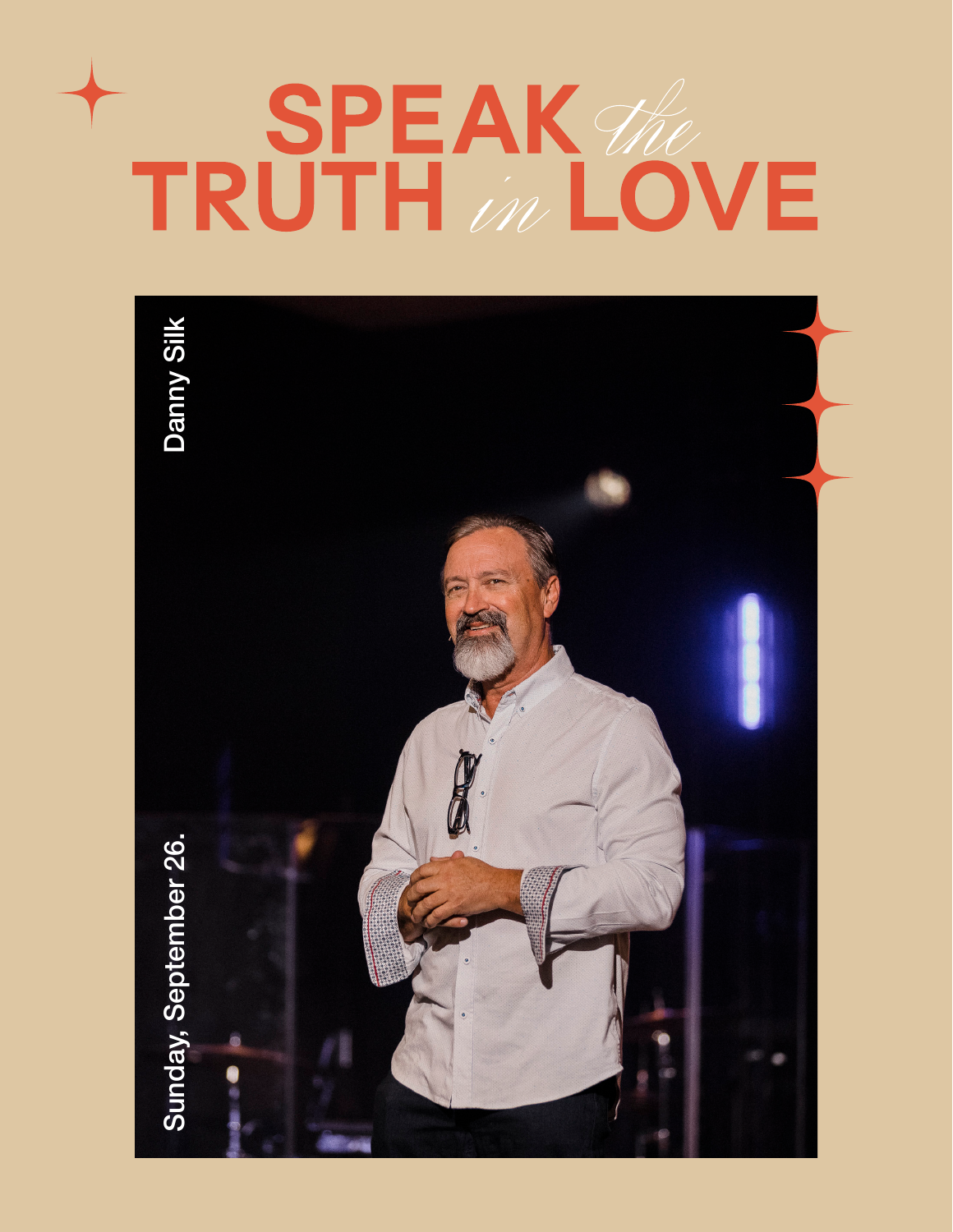## **Teaching Text:**

### **Ephesians 4:17-32**

So with the wisdom given to me from the Lord I say: You should not live like the unbelievers around you who walk in their empty delusions. Their corrupted logic has been clouded because their hearts are so far from God—their blinded understanding and deep-seated moral darkness keeps them from the true knowledge of God. Because of spiritual apathy, they surrender their lives to lewdness, impurity, and sexual obsession. But this is not the way of life that Christ has unfolded within you. If you have really experienced the Anointed One, and heard his truth, it will be seen in your life; for we know that the ultimate reality is embodied in Jesus! And he has taught you to let go of the lifestyle of the ancient man, the old self-life, which was corrupted by sinful and deceitful desires that spring from delusions. Now it's time to be made new by every revelation that's been given to you. And to be transformed as you embrace the glorious Christ-within as your new life and live in union with him! For God has recreated you all over again in his perfect righteousness, and you now belong to him in the realm of true holiness. So discard every

form of dishonesty and lying so that you will be known as one who always speaks the truth, for we all belong to one another. But don't let the passion of your emotions lead you to sin! Don't let anger control you or be fuel for revenge, not for even a day. Don't give the slanderous accuser, the Devil, an opportunity to manipulate you! If any one of you has stolen from someone else, never do it again. Instead, be industrious, earning an honest living, and then you'll have enough to bless those in need. And never let ugly or hateful words come from your mouth, but instead let your words become beautiful gifts that encourage others; do this by speaking words of grace to help them. The Holy Spirit of God has sealed you in Jesus Christ until you experience your full salvation. So never grieve the Spirit of God or take for granted his holy influence in your life. Lay aside bitter words, temper tantrums, revenge, profanity, and insults. But instead be kind and affectionate toward one another. Has God graciously forgiven you? Then graciously forgive one another in the depths of Christ's love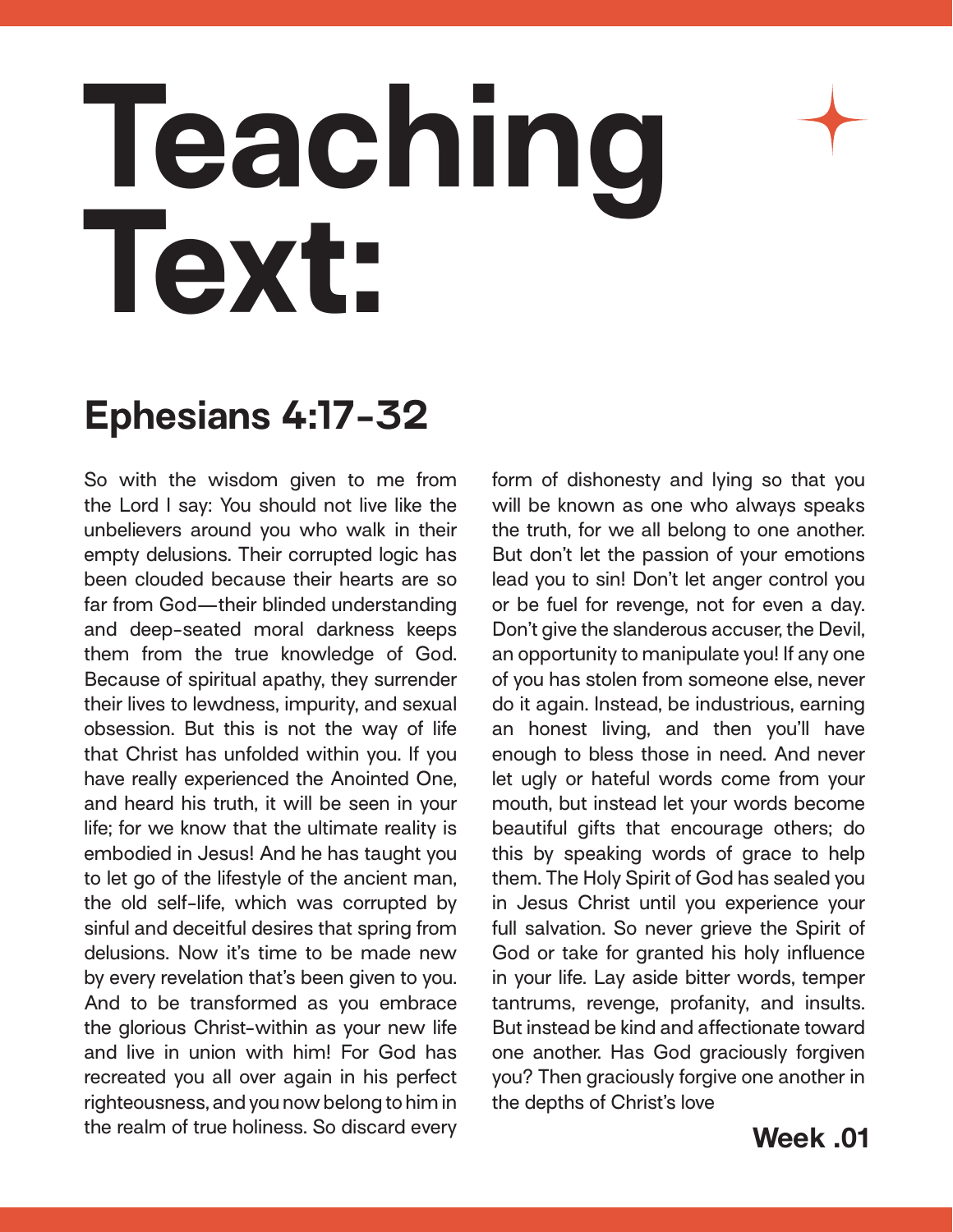This week Danny Silk delivers an encouraging but challenging message on the importance of speaking the truth in love and holding onto our convictions. We live in a culture that is continually at odds with our values, beliefs and convictions. Society attempts to distract and delude us by creating false definitions of what is true. Lewdness has slowly creeped into the fabric of our daily lives and it is something we have all gotten used to.

As believers, we must remember that we have been set apart. We are in this world but not of it. The church is in need of a love and truth revival like never before. Revival starts with us and every person we encounter should experience the Father's love through our lives and actions.

Jesus came into the world to bring freedom and redemption to all. Conformity was never part of His plan. Our goal should never be to be liked and adored by the world but it is all too easy to fall into the trap of conformity. When we speak up against cultural norms, we are subjected to backlash or ridicule. As a result, we begin to adjust our beliefs, change our minds or just stay quiet.

Eventually, we get to the point where we have adjusted and conformed to such a degree that we can no longer identify what we truly think or believe. But a series of compromises will ultimately cost us our lives. Our personal convictions come through being convinced of some fundamental truths. As followers of Christ we must be absolutely convinced that: Jesus is God, the Bible is true, we can hear the voice of God, we can discern truth from lies, God is good and the devil is a destructive liar.

Conformity is what we default to in order to avoid punishment. We choose to conform because we do not want to suffer or feel uncomfortable. Children, prisoners, soldiers and scared people conform. We are guaranteed to experience pain and discomfort in this life. Jesus knew this to be true so He sent the Holy Spirit as our Comforter. The truth is uncomfortable and it is costly. Conviction will start a fight but conformity will change our convictions.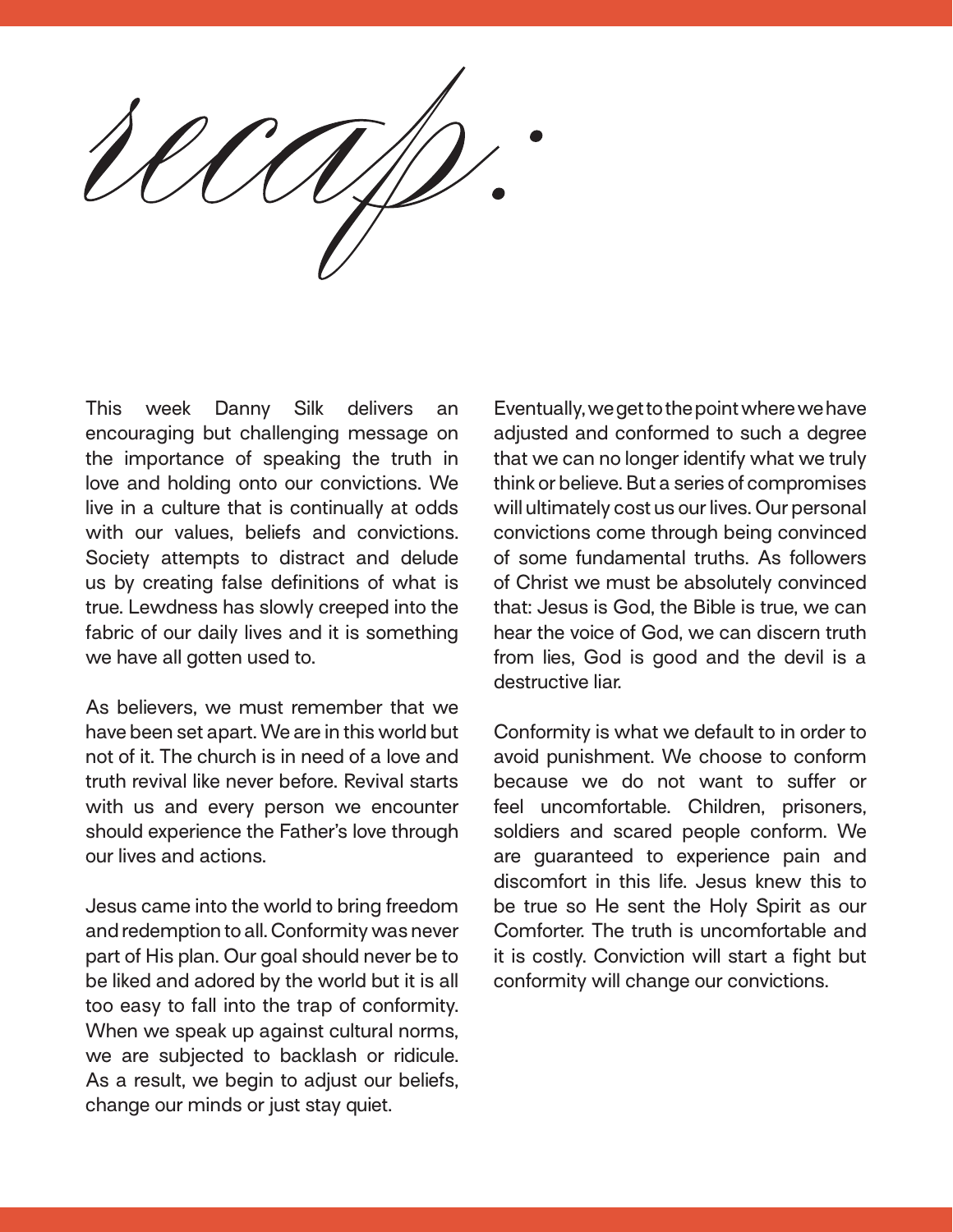### **Discussion** GUICE EMOTIONAL HEALTH CHECK IN

Take a few minutes to do an emotional health check in with your Life on LIfe group, creating space for each person to answer the question below:

• What or who is making you feel hopeful or joyful this week? What's one area we can pray over, perhaps where hope feels lacking?

If the need arises, spend a few minutes praying for one another, asking God to meet needs and help each person carry what feels heavy right now.

#### **ENGAGE**

1. When you think about areas of your life can you identify points where lewdness may have slowly creeped in (TV, music, social media)? How are you personally impacted by those areas?

2. How are those around you experiencing the Father's love through your life?

3. In what ways have you fallen into the trap of conformity?

4. Can you easily name and identify your personal convictions? What are some of those for you?

### **ENCOUNTER**

Spend a few minutes in stillness and quiet (you may want to play soaking music) in your group and ask Holy Spirit the following question:

Holy Spirit, are there any areas of my life where I have allowed arrogance to prevent me from connecting with the younger/ older generation? Please reveal to me those individuals You would like me to move towards and show me what it is to be humble.

If time permits, allow those who want to, share what God spoke to them during the Encounter time.

### **EQUIP**

Step out this week and intentionally connect with someone from either the younger or older generation. Invite them to coffee or lunch and just make space for one another and share your stories.